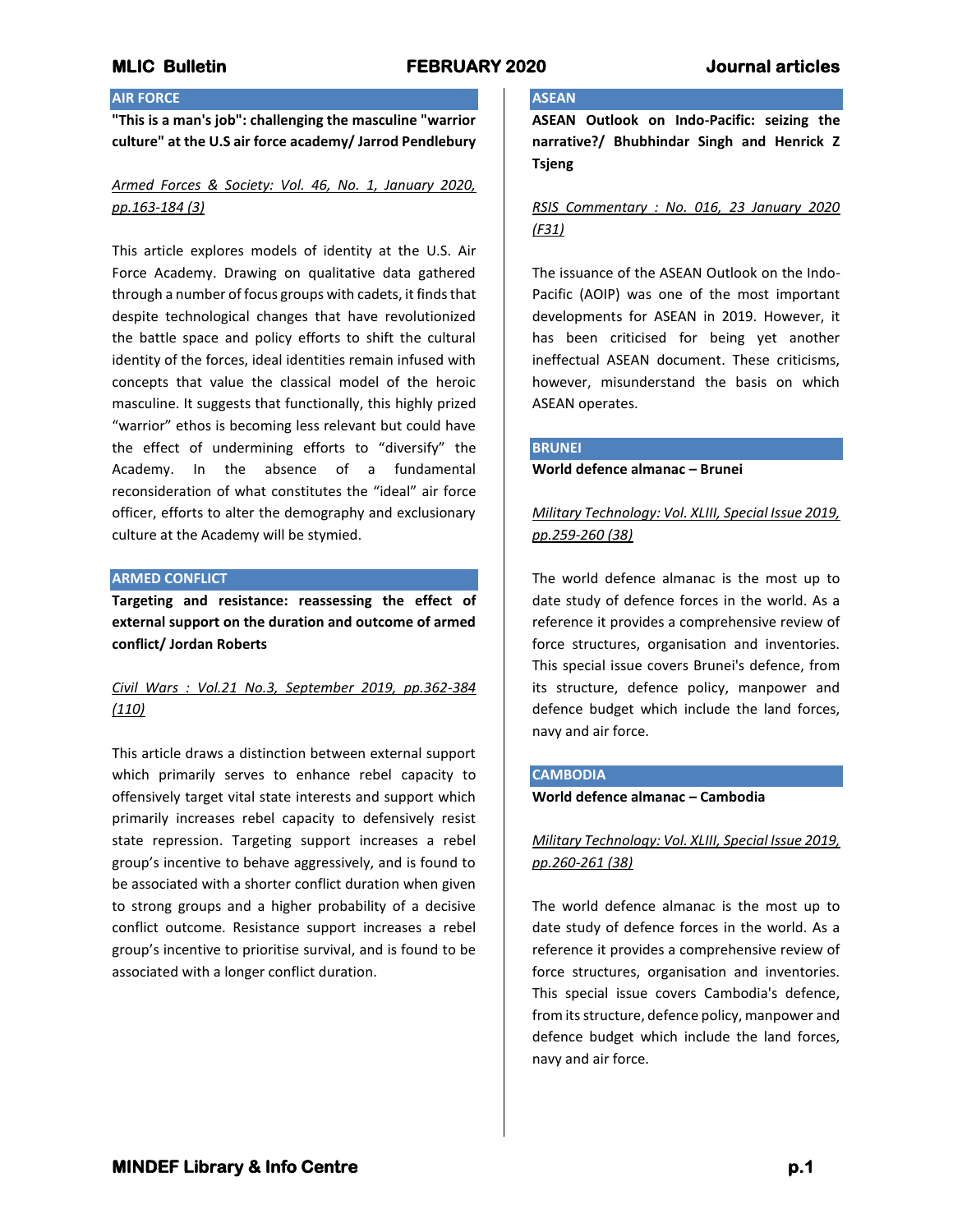## **CHINA**

**Shelved sovereignty or invalid sovereignty?: The South China Sea negotiations, 1992-2016/ Jiye Kim**

*The Pacific Review : Vol. 33, No 1, January 2020, pp. 32-60 (103)*

This article contributes to the current discourses on China's diplomacy in the South China Sea disputes by asking: What does China want to achieve in the various negotiations? By comparing different versions of the multilateral Code of Conduct negotiations between 1992 and 2016.

**The Wuhan Virus pandemic: what next?/ Mely Caballero-Anthony**

### *RSIS Commentary : No. 019, 31 January 2020 (F31)*

The WHO has just declared the fast-spreading Wuhan coronavirus as a global health emergency. It is more urgent than ever to boost regional and global efforts to help China fight and contain the spread of this new pandemic.

**China's response to Coronavirus outbreak: implications for ASEAN/ Zi Yang**

### *RSIS Commentary : No. 014, 22 January 2020 (F31)*

Almost two decades after the severe acute respiratory syndrome (SARS) outbreak, the Chinese government is again confronting a mysterious illness caused by an agent similar to the SARS coronavirus. How China responds to the outbreak have implications for ASEAN states, especially in anticipation of an influx of Chinese visitors during the coming Lunar New Year holiday.

**The Middle East effect: how US' China policy will be influenced/ Zi Yang**

### *RSIS Commentary : No. 006, 8 January 2020 (F31)*

As the threat of war looms following the assassination of Iran's General Qassem Soleimani by US drones on President Trump's orders, many parties stand to lose, yet China may gain. What are the implications for the US' China policy?

# **CHINA**

**Iran-Russia-China trilateral naval exercise: China's new Mideast strategy?/ Zi Yang**

### *RSIS Commentary : No. 003, 3 January 2020 (F31)*

In the first-ever such manoeuvre, the navies of Iran, Russia, and China concluded 2019 with a joint exercise not far from the Strait of Hormuz. Does the joint exercise foreshadow a shift in China's Middle East strategy that would benefit Iran?

**Market opportunities and political responsibilities: the difficult development of Chinese private security companies abroad/ Andrea Ghiselli**

# *Armed Forces & Society: Vol. 46, No. 1, January 2020, pp.25-45 (3)*

Building upon the conceptual work of Krahmann and Habermas, this study explains how political power and market forces in China combined to create an enormous domestic market for overseas security services and, at the same time, undermined the full development of domestic private security companies (PSCs). The growing responsiveness of the state to the request for protection of Chinese citizens and assets abroad made room for the initial development of Chinese PSCs' overseas operations. So far, large foreign PSCs have been the main beneficiaries of this situation.

### **World defence almanac – China**

# *Military Technology: Vol. XLIII, Special Issue 2019, pp.261-265 (38)*

The world defence almanac is the most up to date study of defence forces in the world. As a reference it provides a comprehensive review of force structures, organisation and inventories. This special issue covers China's defence, from its structure, defence policy, manpower and defence budget which include the land forces, navy and air force.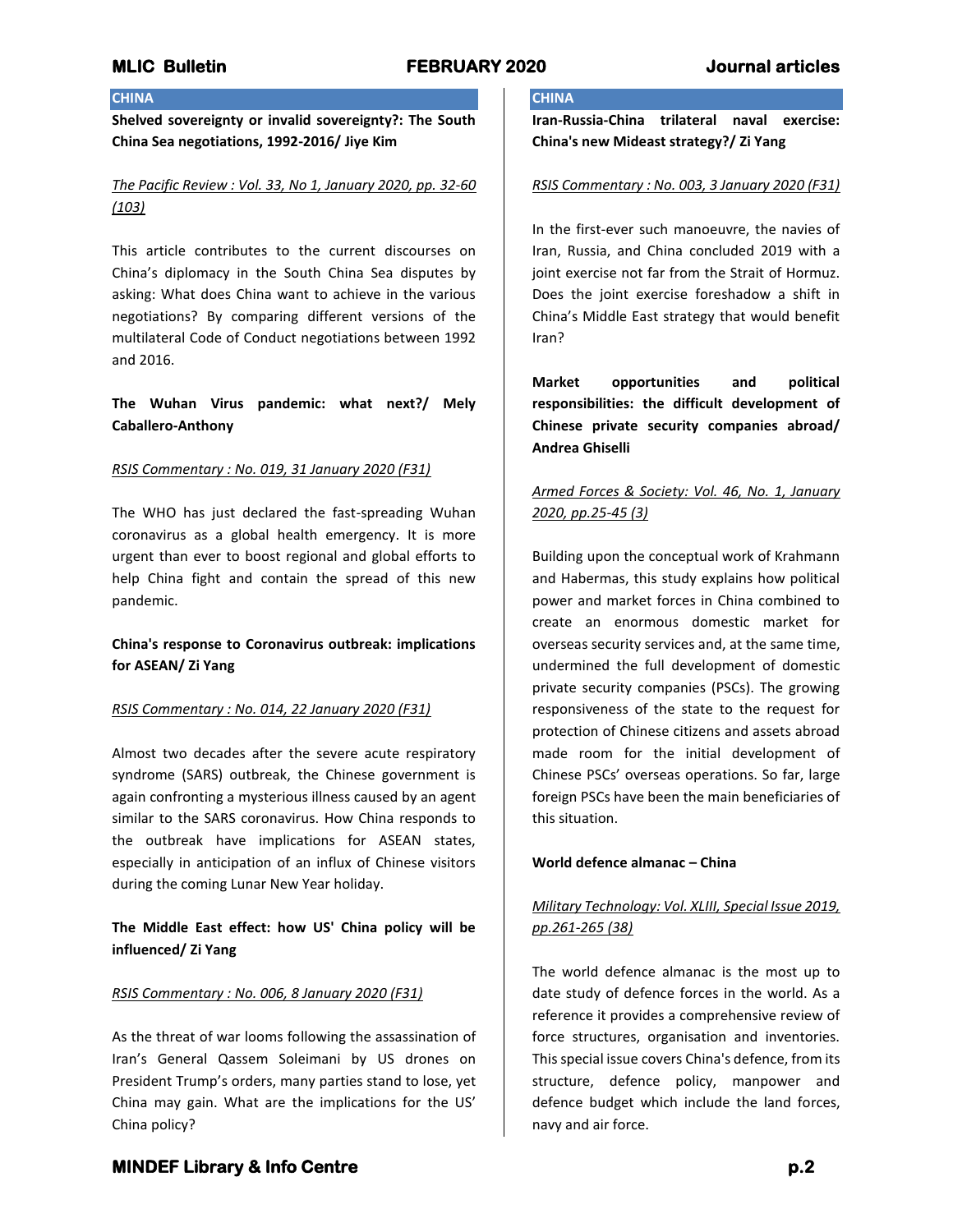## **CYBER**

**Cyber security meets security politics: Complex technology, fragmented politics, and networked science/ Myriam Dunn Cavelty**

# *Contemporary Security Policy : Vol. 41, No 1, January 2020, pp.5-32 (104)*

This article provides the intellectual history to situate this literature in its broader evolutionary context. After identifying and discussing six drivers from the fields of technology, politics, and science that have been influential in the evolution of cyber security politics and how it is studied, and describe three historically contingent clusters of research. Using the same driving factors to look into the future of research.

# **The unexpected norm-setters: Intelligence agencies in cyberspace/ Ilina Georgieva**

# *Contemporary Security Policy : Vol. 41, No 1, January 2020, pp.33-54 (104)*

The main argument of this article is to prevent the hollowing-out of cyber regulation efforts, the normsetting role of intelligence actors should be taken into account when designing cyber norms.

# **Cyber-noir: Cybersecurity and popular culture/ James Shires**

## *Contemporary Security Policy : Vol. 41, No 1, January 2020, pp.82-107 (104)*

This article introduces the term "cyber-noir" to describe the incorporation of noir elements in cybersecurity expert discourses. It argues that the concept of cyber-noir helps explain the persistence of practices that blur legal, moral, and professional lines between legitimate and malicious activity in cyberspace. Consequently, changing cybersecurity requires not only institutional and technological measures, but also a re-constitution of cybersecurity identities themselves.

### **CYBER**

**50 shades of hacking: how IT and cybersecurity industry actors perceive good, bad, and former hackers/ Leonie Maria Tanczer**

# *Contemporary Security Policy : Vol. 41, No 1, January 2020, pp.108-128 (104)*

This article draws on a 3.5 year research project on the hacker community and applies an international political sociology framework to uncover routines of rationalization. Interviews with IT and cybersecurity industry experts expose accepted identities, practices, and behaviours of hackers, which allows for the construction of ingroup and out-group members in the IT and cybersecurity field. Additionally, the empirical findings are used to propose a conceptual framework (the Möbius strip) to situate the moral valence of hackers on a flexible model. Thus, the article provides insight into the ontological and normative complexities that define the study of hackers, as well as the perception of IT and cybersecurity professionals.

**Using biotechnology to build a workforce for intelligence and counterintelligence/ Matthieu J. Guitton**

*International Journal of Intelligence and CounterIntelligence: Vol 33, No 1, Spring 2020, pp. 119-134 (117)*

The rise of biotechnology is at the heart of numerous societal, economical, or technological revolutions. Biotechnology has major impacts in areas such as medicine, agricultural industry, or environment, but also for research and development and fundamental or military research.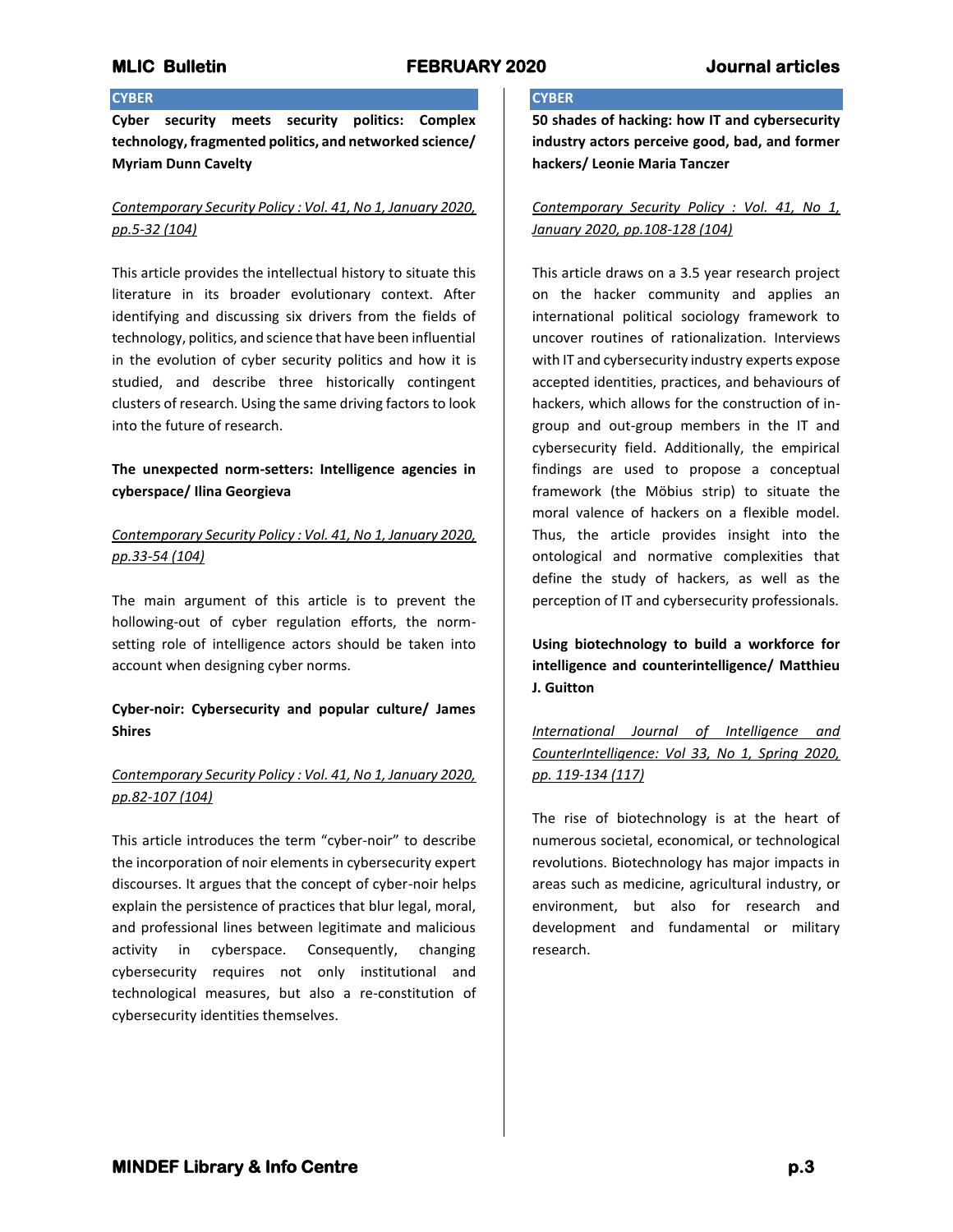# **INDONESIA**

**The Medan suicide attack: enablers of radicalism/ Unaesah Rahmah**

### *RSIS Commentary : No. 015, 22 January 2020 (F31)*

A recent suicide bombing at the police headquarters in Medan, North Sumatra, was the first attack in Indonesia by a pro-IS cell since the death of the so-called "caliph" Abu Bakr al-Baghdadi. The radicalisation pathway of the suicide bomber underlines the role of religious study sessions, as against online radicalisation, and kinship influences within the pro-IS circle.

# **Rising tensions in Natunas: test for Indonesia's new defence commands/ Tiola**

## *RSIS Commentary : No. 011, 16 January 2020 (F31)*

The Indonesian military's newly-established Joint Regional Defence Command has been deployed to drive away Chinese vessels from waters off Indonesia's Natuna Islands. Does this mean Indonesia has adopted a more confrontational approach in asserting sovereignty over its own waters?

## **World defence almanac – Indonesia**

# *Military Technology: Vol. XLIII, Special Issue 2019, pp.269- 271 (38)*

The world defence almanac is the most up to date study of defence forces in the world. As a reference it provides a comprehensive review of force structures, organisation and inventories. This special issue covers Indonesia's defence, from its structure, defence policy, manpower and defence budget which include the land forces, navy and air force.

## **South China Sea clashes inch the balance against Beijing**

# *Defense & Foreign Affairs Strategic Policy: No.1, 2020, p.20 (22)*

Indonesia's TNI put its units on combat alert in the Natuna Archipelago in the South China Sea in response to incursions by warships and other vessels of the People's Republic of China (PRC) into Indonesian territorial waters.

## **JAPAN**

**Discourses of rivalry or rivalry of discourses: discursive strategies and framing of Chinese and Japanese foreign policies in Central Asia**

# *The Pacific Review : Vol. 33, No 1, January 2020, pp. 61-95 (103)*

This article analyzes discursive strategies of China and Japan to integrate newly emerging Central Asian (CA) states into their internal and external policies, norms and concepts, according to which they justify both their actions in CA and CA responses to these policies. It elaborates the concept that to a certain extent, the interests of China and Japan in CA are similarly focused on mineral resources and political stability. However, these countries employ different discursive strategies to frame their approaches and goals.

# **Cybersecurity framework: addressing Japan's manpower crunch/ Mihoko Matsubara**

# *RSIS Commentary : No. 018, 29 January 2020 (F31)*

The shortage of cybersecurity professionals is a worldwide challenge. How do Japanese companies address this problem? They have launched their first cross-sector industry forum that uses global frameworks as a common language to communicate.

## **World defence almanac – Japan**

# *Military Technology: Vol. XLIII, Special Issue 2019, pp.271-274 (38)*

The world defence almanac is the most up to date study of defence forces in the world. As a reference it provides a comprehensive review of force structures, organisation and inventories. This special issue covers Japan's defence, from its structure, defence policy, manpower and defence budget which include the land forces, navy and air force.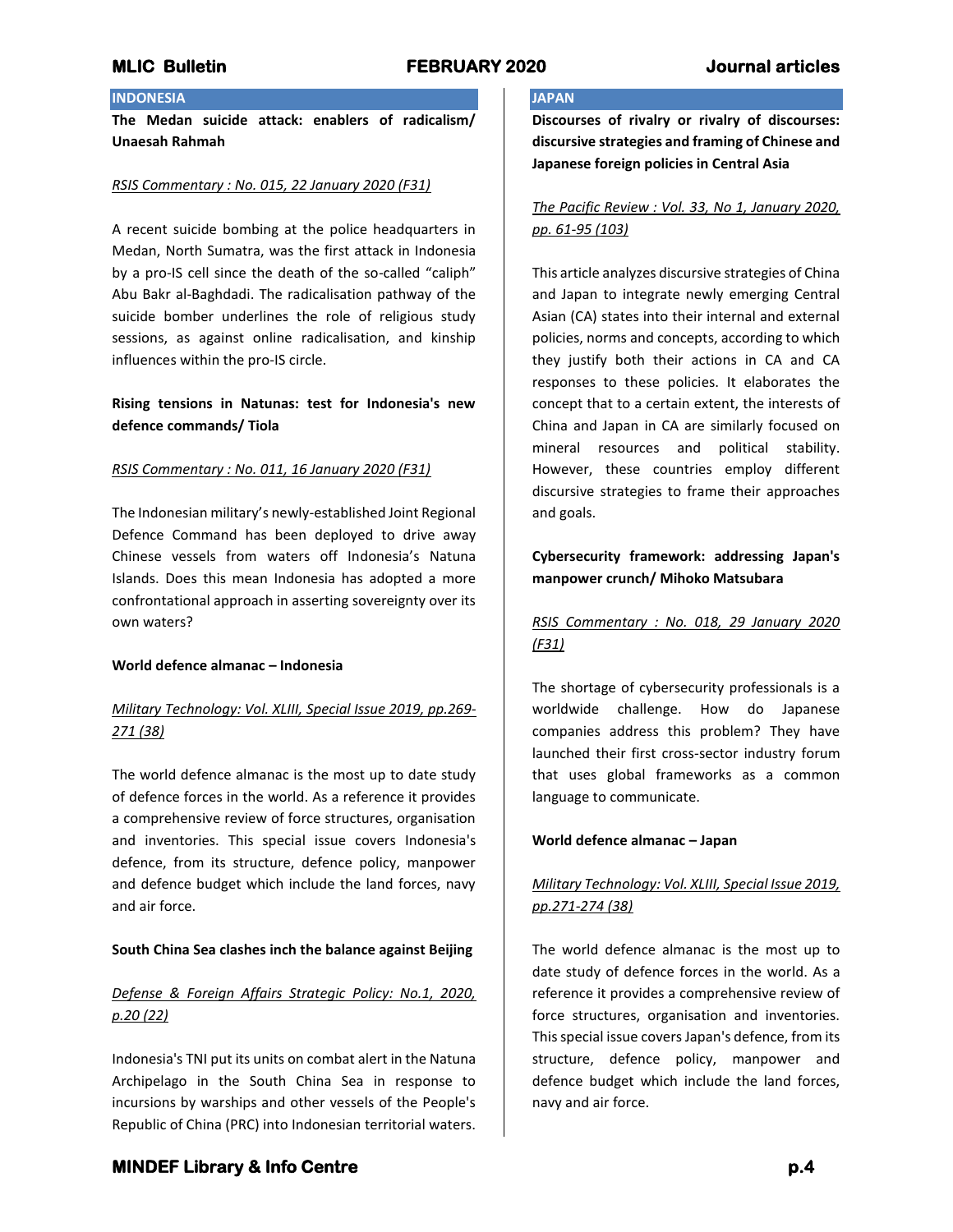## **KOREA**

## **World defence almanac - North Korea (DPRK)**

## *Military Technology: Vol. XLIII, Special Issue 2019, pp.274- 275 (38)*

The world defence almanac is the most up to date study of defence forces in the world. As a reference it provides a comprehensive review of force structures, organisation and inventories. This special issue covers North Korea's defence, from its structure, defence policy, manpower and defence budget which include the land forces, navy and air force.

### **World defence almanac - KOREA SOUTH (ROK)**

# *Military Technology: Vol. XLIII, Special Issue 2019, pp.275- 278 (38)*

The world defence almanac is the most up to date study of defence forces in the world. As a reference it provides a comprehensive review of force structures, organisation and inventories. This special issue covers South Korea's defence, from its structure, defence policy, manpower and defence budget which include the land forces, navy and air force.

### **LAOS**

**World defence almanac – Laos**

## *Military Technology: Vol. XLIII, Special Issue 2019, pp.278- 279 (38)*

The world defence almanac is the most up to date study of defence forces in the world. As a reference it provides a comprehensive review of force structures, organisation and inventories. This special issue covers Laos's defence, from its structure, defence policy, manpower and defence budget which include the land forces, navy and air force.

## **MALAYSIA**

**Mahathir 2.0 & China: hedging in a fluid world/ Johan Saravanamuttu**

### *RSIS Commentary : No. 001, 2 January 2020 (F31)*

Under Mahathir, in his second term as prime minister, Malaysia has crafted a foreign policy of capitalising on an ascendant China while hedging against the current environment of a more fluid world. In so doing Malaysia is maintaining strong ties with major US allies of Asia, such as Japan.

#### **World defence almanac – Malaysia**

# *Military Technology: Vol. XLIII, Special Issue 2019, pp.279-281 (38)*

The world defence almanac is the most up to date study of defence forces in the world. As a reference it provides a comprehensive review of force structures, organisation and inventories. This special issue covers Malaysia's defence, from its structure, defence policy, manpower and defence budget which include the land forces, navy and air force.

**Kertas putih pertahanan: rancangan memperkasakan ATM tahun 2020-2030/ Murshid Al Hafiz**

### *Perajurit : Januari 2020, pp.4-11 (133)*

Kertas Putih Pertahanan (KPP) dibentangkan oleh Menteri Pertahanan Muhammad Sabu dalam sidang perlimen bagi menggantikan Dasar Pertahanan Negara (DPN). KPP mengariskan tiga Kawasan Lapisan Bersepadu iaitu Kawasan Teras, Kawasan Lanjutan dan Kawasan Hadapan.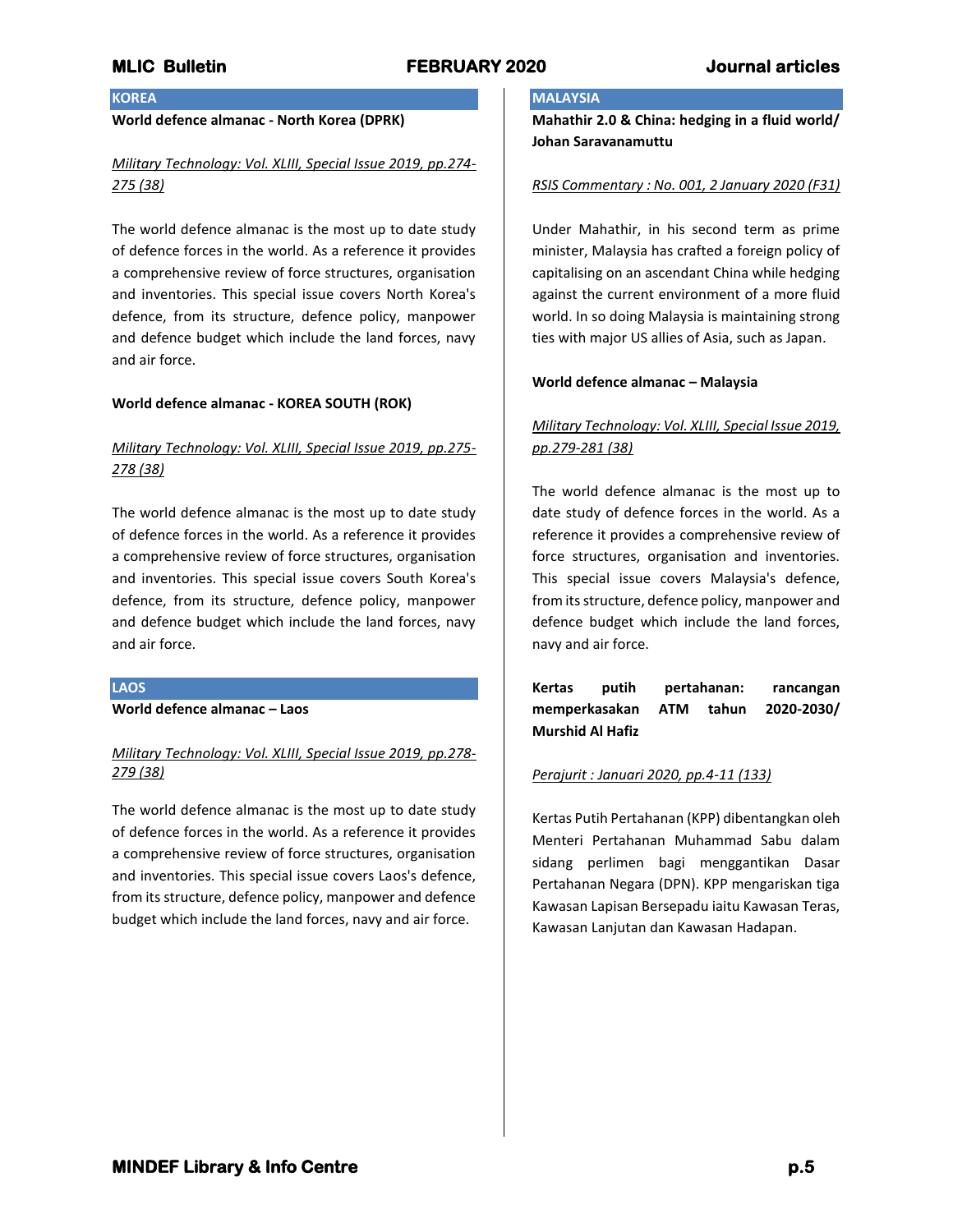### **MALAYSIA**

**The monetisation of consent and its limits: explaining political dominance and decline in Malaysia/ Johan Saravanamuttu**

## *Journal of Contemporary Asia: Vol.50, No. 1, March 2020, pp.56-73 (107)*

This article traces how sustaining the dominance of the Barisan Nasional under Najib Razak used a strategy term the monetisation of consent. However, when monetising consent loses its efficacy, political dominance is challenged. The article highlights why and how manufacturing consent through the use of money has its limits when regime legitimacy is challenged. Intense political competition on the electoral terrain from 2008 and the multiplication of Malay-Muslim political parties induced Najib's greater personal grip on state funds to gain political support.

### **MARITIME**

**Why joint development agreements fail: implications for the South China Sea dispute/ Song Xue**

## *Contemporary Southeast Asia : Vol. 41, No. 3, December 2019, pp.390-417 (19)*

This article discusses the conditions leading to the implementation failures of joint development agreements; the deterioration of bilateral relations, often arising from the maritime boundary dispute that the joint development agreement was supposed to resolve. The finding provides policy implications for the current boundary disputes in the South China Sea: improved bilateral relations is the prerequisite for the effective implementation of joint development ventures, and not the other way around. Littoral states should also not pursue joint development agreements as a false pretext to secretly consolidate their maritime boundary claims, or to confirm the status of a "dispute". Furthermore, successful negotiations for a Code of Conduct for the South China Sea may help to create a conducive atmosphere for claimant states to agree on the joint development of offshore hydrocarbon resources.

### **MILITARY**

**Strategic army: developing trust in the shifting strategic landscape/ Emily Bienvenue and Zachary Rogers**

# *JFQ : Joint Force Quarterly : 4th Quarter 2019, Issue 95, pp.4-13 (79)*

The article focuses on the nature of change in the operating environment. Emerging from technological change is a strategic war against trust - trust in the open rules-based system and the socio-political systems of its key players.

**The corporate war dead: new perspectives on the demographics of American and British contractors/ Ori Swed**

# *Armed Forces & Society: Vol. 46, No. 1, January 2020, pp.3-24 (3)*

From an obscure sector synonymous with mercenaryism, the private military and security industry has grown to become a significant complementing instrument in military operations. Researchers have examined the role of private military and security companies in international relations as well as the history of these companies, and, above all, the legal implications of their use in the place of military organizations. As research progresses, a significant gap has become clear. This article sheds some light over this lacuna, examining contractors' demographics using descriptive statistics from an original data set of American and British contractors who died in Iraq between the years 2003 and 2016.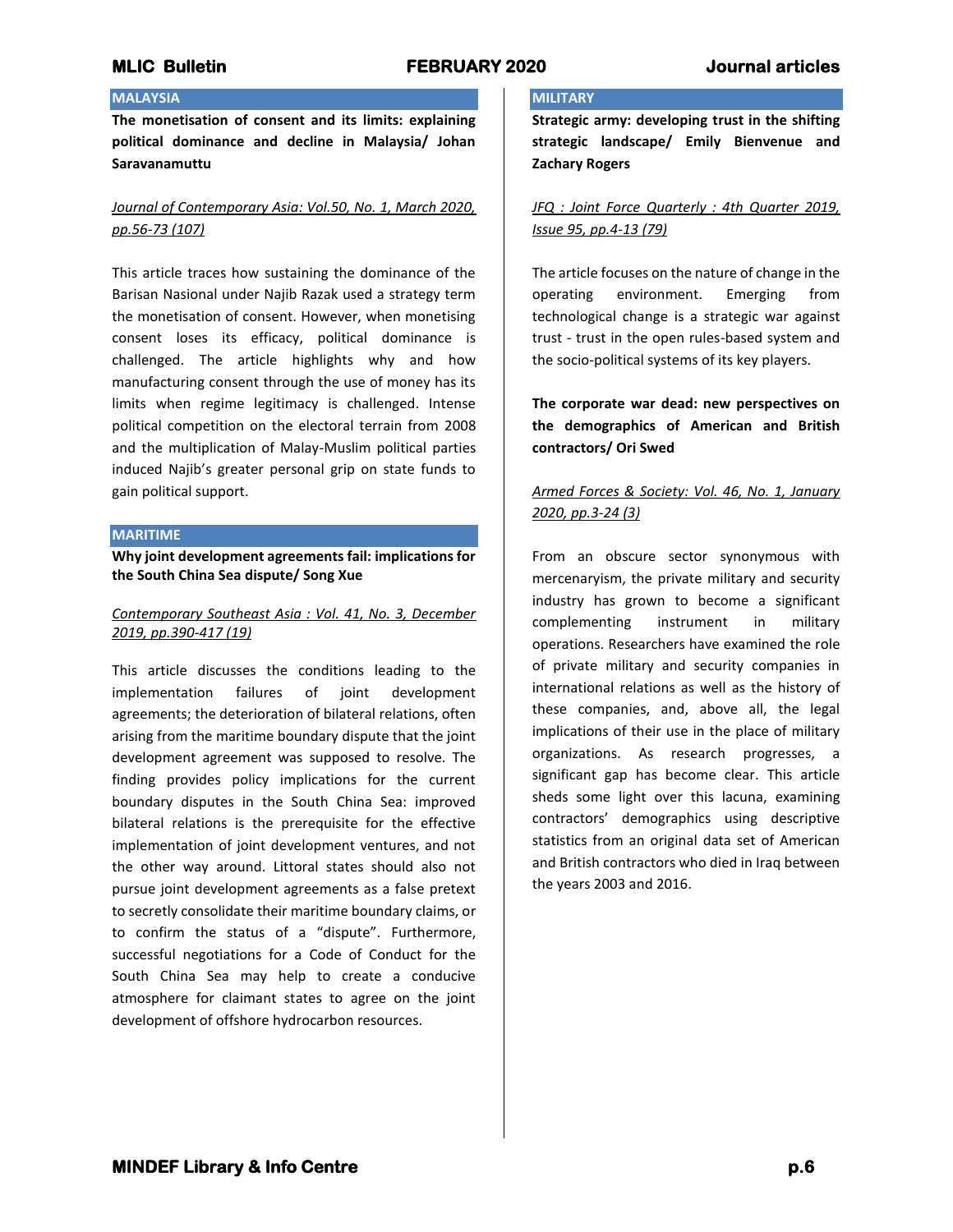## **MILITARY**

**War as a workplace: ethical implications of the occupational shift/ Ned Dobos**

# *Journal of Military Ethics: Vol 18, No. 3, October 2019, pp. 248-260 (63A)*

Soldiering has traditionally been thought of as something radically different from a job or career, but things are changing. Sociologists have observed an "occupational shift" in military service. A corollary is that soldiers are part of the workforce, and an ethical implication is that soldiers are presumptively entitled to the protection of workplace rights. In recent years, the push to have this acknowledged has gained momentum. The present article begins to explore what it would mean in practice if standard workplace rights were extended to armed forces personnel. The question, more specifically, is how this would constrain the war-making privileges of the state.

#### **MYANMAR**

**World defence almanac – Myanmar**

# *Military Technology: Vol. XLIII, Special Issue 2019, pp.282- 283 (38)*

The world defence almanac is the most up to date study of defence forces in the world. As a reference it provides a comprehensive review of force structures, organisation and inventories. This special issue covers Myanmar's defence, from its structure, defence policy, manpower and defence budget which include the land forces, navy and air force.

### **NORTH KOREA**

**South Korea's changing middle power identities as response to North Korea/ Lain Watson**

## *The Pacific Review : Vol 33, No 1, January 2020, pp.1-31 (103)*

The article explores how conventional IR realism and liberalism have yet to fully explain the emergence and role of network-based middle power leaders. The article assesses current strategic issues for South Korea in the context of North Korea's nuclear program and responses to it. From this, what emerges, are a number of strategic concerns and opportunities given the current power dynamic in the region that are currently identified as to enabling South Korea as a transforming middle power to confront what has recently been termed the new phenomenon of 'Korea passed'.

#### **PEACEKEEPING**

**The peacekeeping legacy in Timor-Leste: imperial re-encounters?/ Norrie MacQueen**

*International Peacekeeping: Vol 27, No 1, February 2020, pp.29-34 (96)*

An internationally agreed referendum in 1999 which returned an overwhelming majority for independence was followed by a scorched earth withdrawal by Indonesia and extreme violence by its local proxies. Following a peace enforcement operation by an Australian-led coalition of the willing (INTERFET), the UN exercised effective sovereignty over Timor-Leste until its independence in 2002. The UN Transitional Administration in East Timor (UNTAET), according to its Security Council mandate, was to be responsible for the full spectrum of governmental powers, from security and law and order, to humanitarian assistance and capacity building for independence.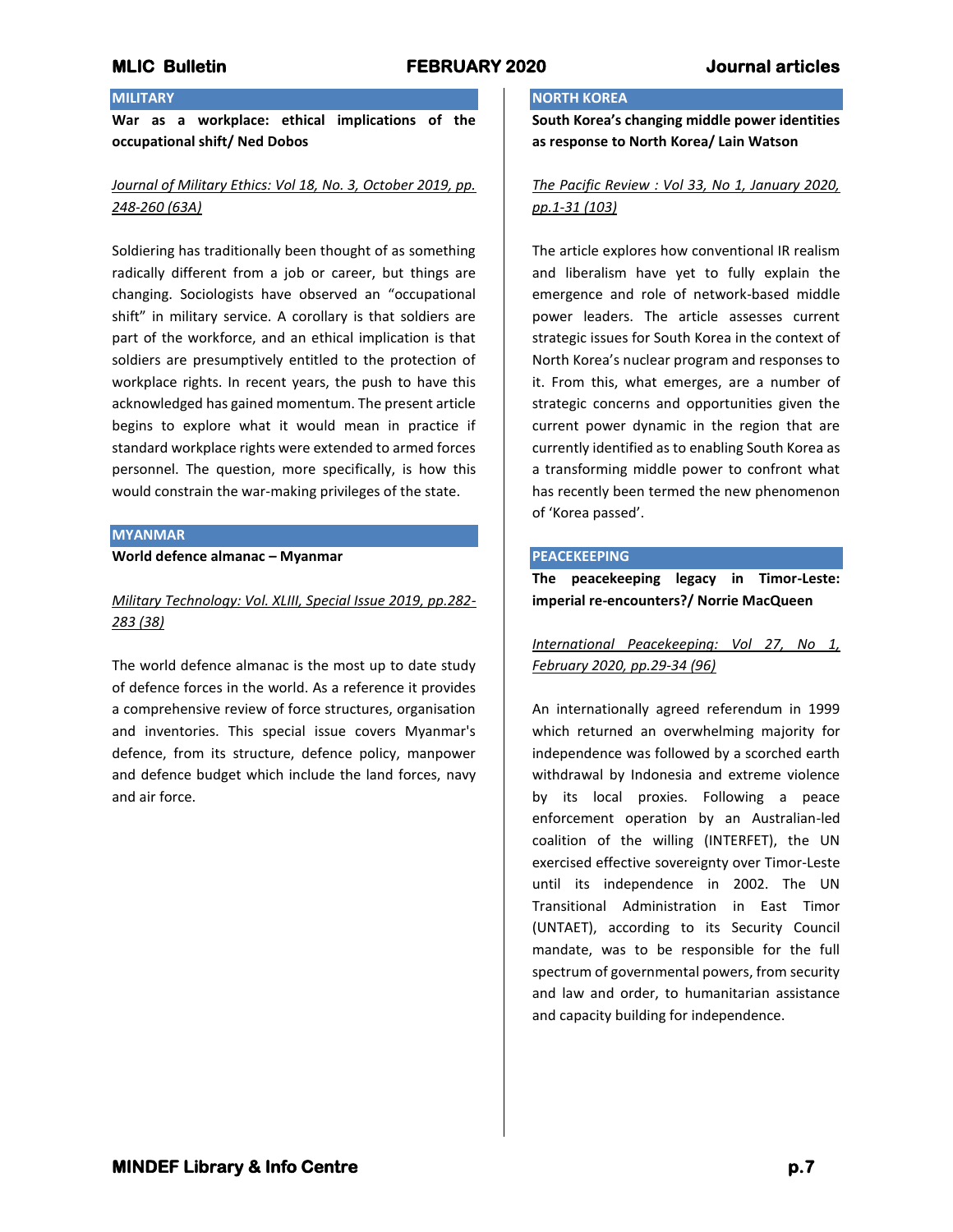# **PHILIPPINES**

**Presidential turnover and discontinuity in the Philippines' China policy/ Bich T. Tran**

### *Asian Perspective Vol.43, No. 4, Fall 2019, pp.621-646 (11)*

This article looks at the role of the president in the Philippines' foreign policymaking by examining the country's China policy under the leadership of three Philippines' presidents: Gloria Macapagal Arroyo, Benigno Aquino III, and Rodrigo Duterte. The findings show that although individual presidents have opportunities to promote their own preferences in dealing with China, they are not free from constraints. Despite showing great oscillations in rhetoric, the actual policies undertaken by each administration have never completely shifted to one or another extreme of the Sino-American spectrum: balancing against China using the alliance with the United States, or bandwagoning with China at the cost of losing the alliance with the United States.

### **World defence almanac – Philippines**

# *Military Technology: Vol. XLIII, Special Issue 2019, pp.287- 289 (38)*

The world defence almanac is the most up to date study of defence forces in the world. As a reference it provides a comprehensive review of force structures, organisation and inventories. This special issue covers Philippines's defence, from its structure, defence policy, manpower and defence budget which include the land forces, navy and air force.

## **PHILIPPINES**

**The Politics of counter-expertise on aerial spraying: social movements denouncing pesticide risk governance in the Philippines/ Lisette J. Nikol**

## *Journal of Contemporary Asia: Vol.50, No. 1, March 2020, pp.99-124 (107)*

This article develops the argument that different types of counter-expertise must be recognised. The case shows that it can be difficult for movements to articulate these different types of counter-expertise. Furthermore, the weak state characteristics of the Philippine state has shaped the ambiguous responses of risk governance to multiple actors' divergent knowledge claims. The result is a legal impasse in which civil society has successfully pushed the issue of aerial spraying onto the national political arena, but the state has as yet been unable to develop a comprehensive pesticide risk regulation independent of powerful business interests.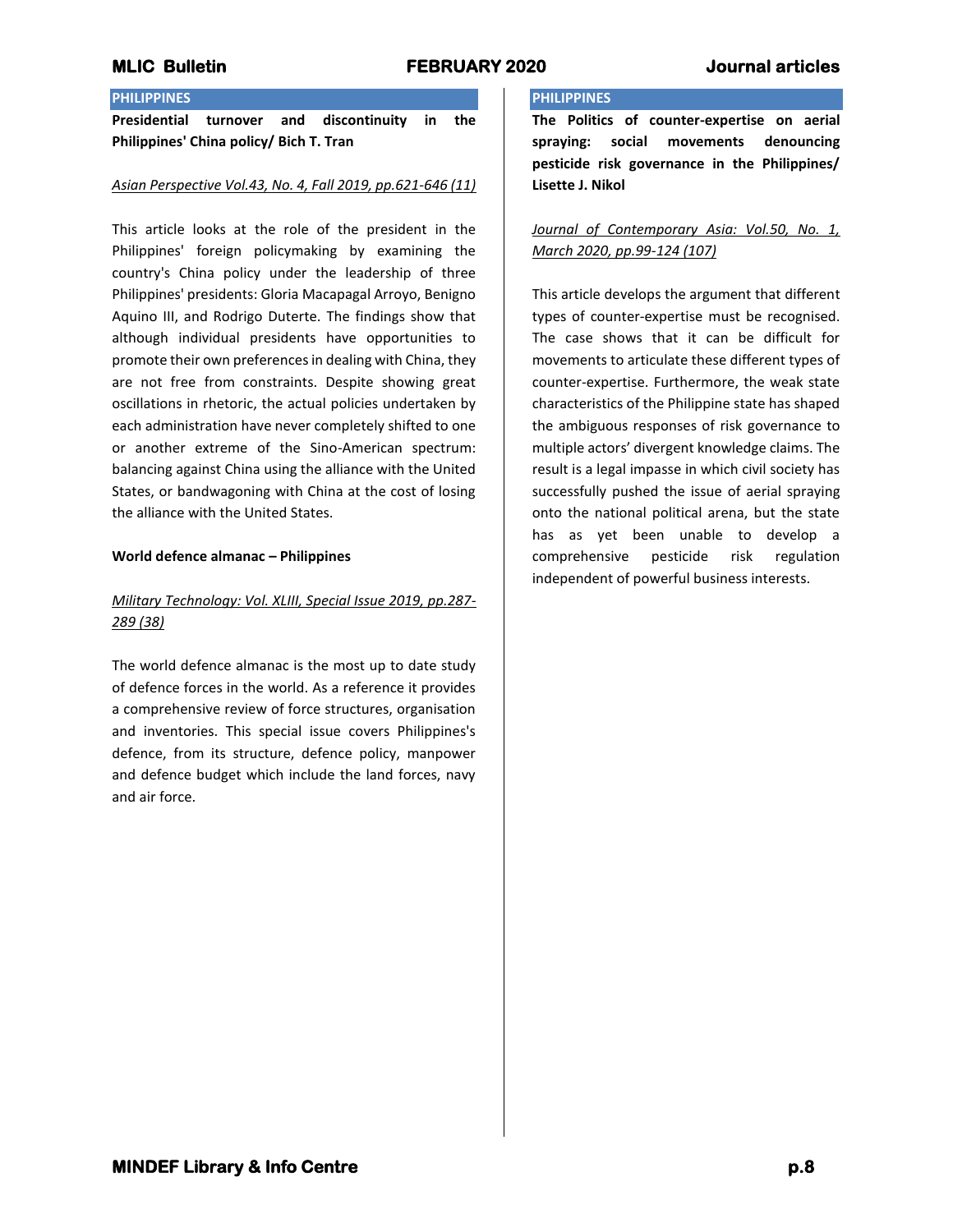# **SECURITY**

**Proxies and drones: can international law handle 'invisible threats'?/ Joel Ng**

#### *RSIS Commentary : No. 010, 14 January 2020 (F31)*

The debate over the legality of Qassem Soleimani's assassination misses an essential point: international law is not upheld by moral adherence, but by enlightened selfinterest. However, current international law is not working for states given the diffusion of new threats such as drones and non-state proxies and needs rethinking.

## **BRICS and the evolving Russia-China security agenda/ Maxim Bratersky and Georgy Kutyrev**

# *Strategic Analysis: Vol 43, No. 6, November-December 2019, pp. 597-619*

Russia India and China are paying more and more attention to international security issues. They have developed a broad common security agenda via cooperation through two international institutions created by them. BRICS serve as a mechanism for promoting their economic security interests, SCO is focused on traditional security issues. Along with forming a common position on main international security problems, Russia, India and China act as great powers and disagree on certain security matters mostly of regional and bilateral nature. Cooperation prevails in their foreign strategies, but they are unlikely to create a strong militarypolitical alliance.

### **SINGAPORE**

**The case of Imran Kassim: what does it tell us?/ Amalina Abdul Nasir and Ahmad Helmi Hasbi**

# *RSIS Commentary : No. 017, 24 January 2020 (F31)*

The recent prosecution of 36-year-old Imran Kassim on terrorism financing charges invoked Singapore's Terrorism (Suppression of Financing) Act (TSOFA) for the first time. The public interest in his trial comments provides a timely reminder that in the wider context of fighting terrorism, counter-ideology efforts to protect Singapore's racial and religious harmony remain a work in progress.

#### **World defence almanac – Singapore**

# *Military Technology: Vol. XLIII, Special Issue 2019, pp.289-291 (38)*

The world defence almanac is the most up to date study of defence forces in the world. As a reference it provides a comprehensive review of force structures, organisation and inventories. This special issue covers Singapore's defence, from its structure, defence policy, manpower and defence budget which include the land forces, navy and air force.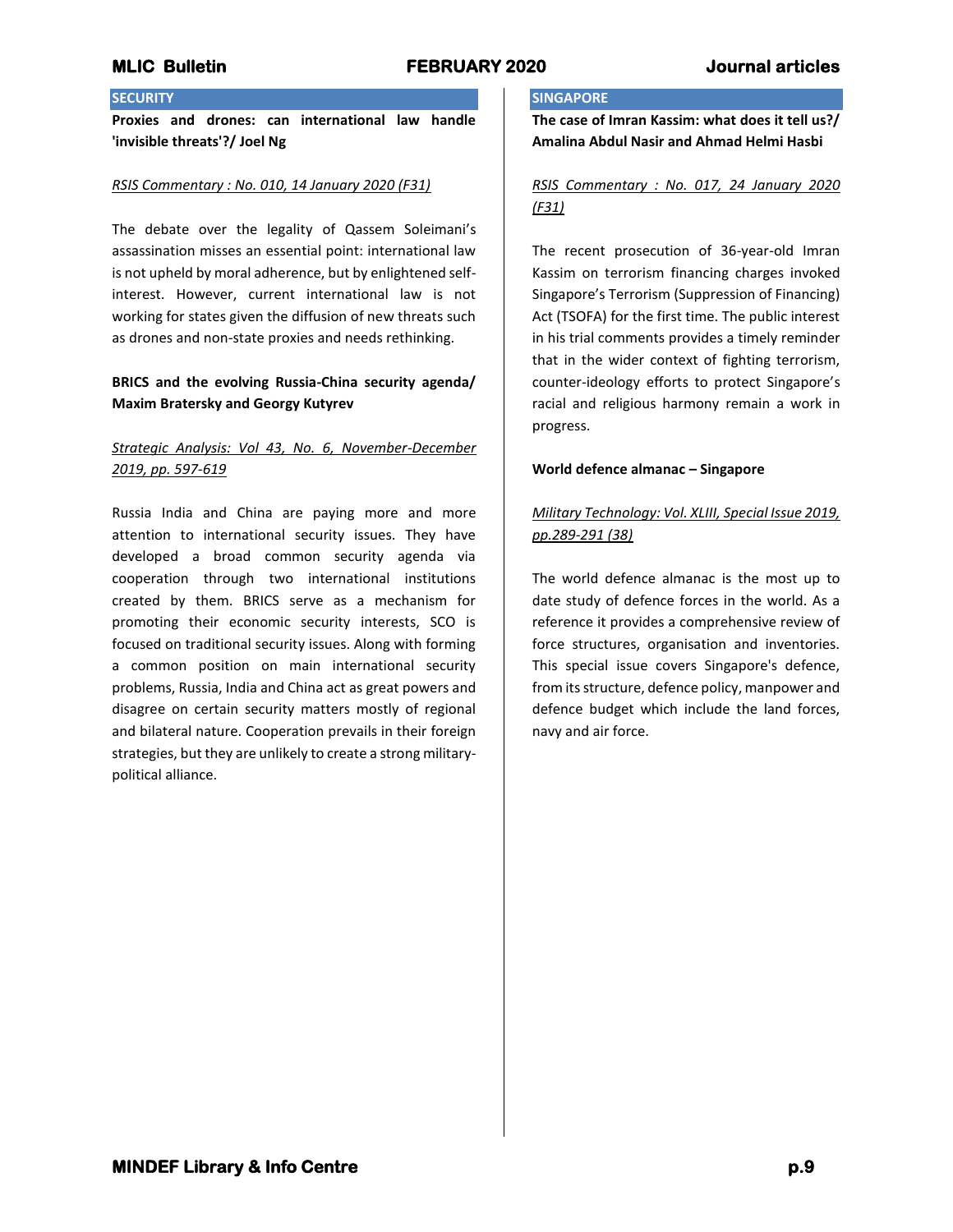# **SOUTHEAST ASIA**

# **IS resilience in Southeast Asia?/ Jasminder Singh**

#### *RSIS Commentary : No. 012, 17 January 2020 (F31)*

Despite the death of IS' "caliph" Abu Bakr al-Baghdadi in October 2019, events in Southeast Asia have since shown that IS networks, while weakened through the loss of key leaders and fighters, have regrouped and continued attempts to launch attacks.

#### **TERRORISM**

**CBRN terrorism: need for more deterrence?/ Kyler Ong**

### *RSIS Commentary : No. 008, 10 January 2020 (F31)*

The foiled bio-terror attack in October 2019 in Indonesia has refocused attention on the prospects of Chemical, Biological, Radiological or Nuclear (CBRN) terrorism. Following its territorial and leadership setbacks, the likelihood of IS-inspired CBRN terrorist attacks remains low, but may manifest given the right conditions.

## **THAILAND**

**World defence almanac – Thailand**

*Military Technology: Vol. XLIII, Special Issue 2019, pp.295-297 (38)*

The world defence almanac is the most up to date study of defence forces in the world. As a reference it provides a comprehensive review of force structures, organisation and inventories. This special issue covers Thailand's defence, from its structure, defence policy, manpower and defence budget which include the land forces, navy and air force.

# **General Apirat Kongsompong, commander-inchief, Royal Thai Army**

# *Asian Defence Journal : December 2019, pp.6-9 (131)*

The interview with commander-in-chief of Royal Thai Army (RTA), speaks on the current challenges facing by the army, procurement and force development programmes and ties with regional neighbours and beyond ASEAN border.

**The unruly past: history and historiography of the 1932 Thai revolution/ Arjun Subrahmanyan**

# *Journal of Contemporary Asia: Vol.50, No. 1, March 2020, pp.74-98 (107)*

This article examines the changing interpretations of 1932 in their historical contexts and demonstrates the central antagonism towards the ideal of popular sovereignty, despite its long history in the country that is still held by the military and monarchic elite.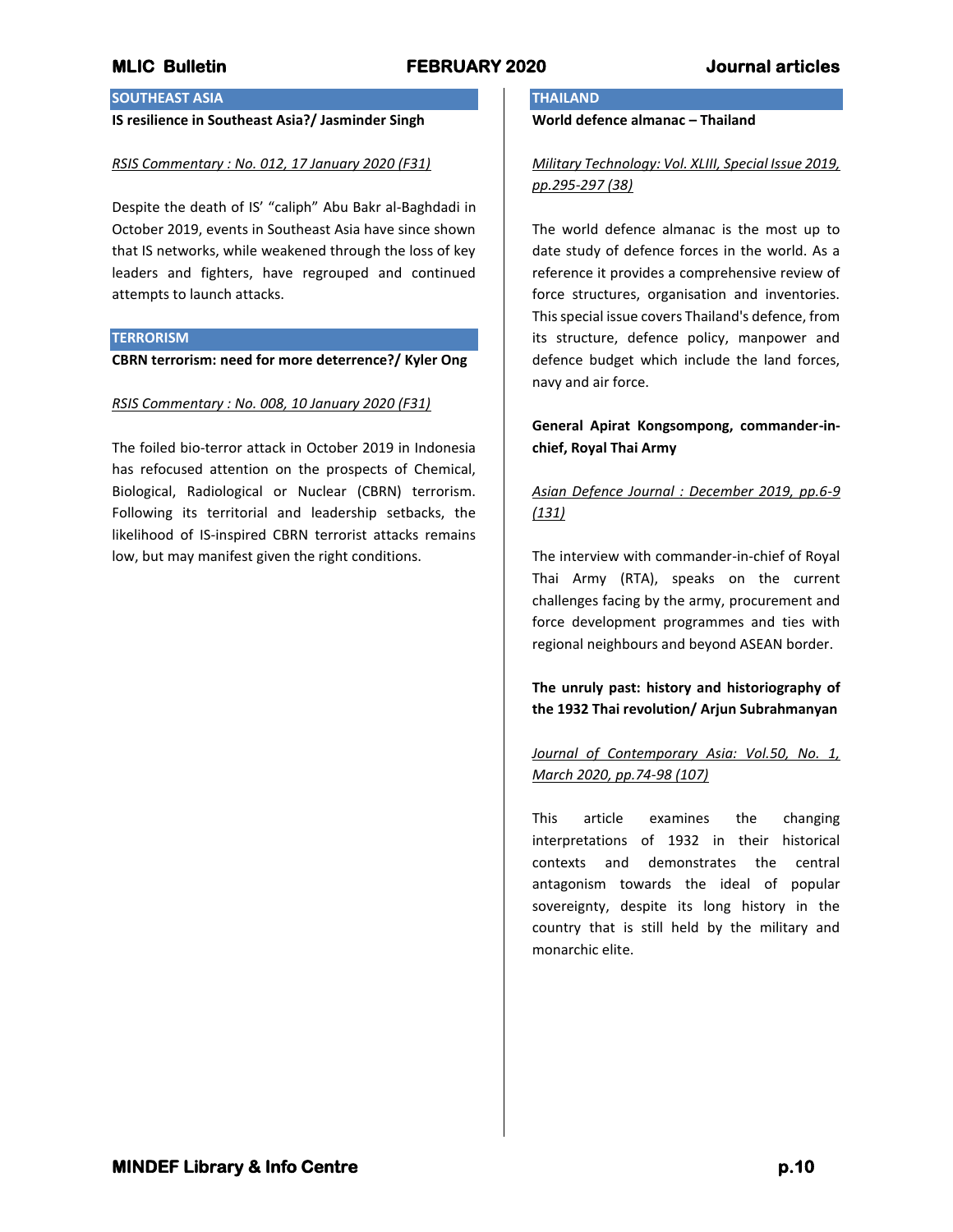# **UK**

**From benign neglect to effective re-engagement? Assessing British strategizing and policies towards Southeast Asia since 2010/ Jurgen Haacke and John Harley Breen**

## *Contemporary Southeast Asia : Vol. 41, No. 3, December 2019, pp.329-363 (19)*

The article makes three main arguments. First, British reengagement vis-à-vis Southeast Asia has been multidimensional in character with an emphasis on defence and economic diplomacy, alongside efforts to achieve a separate new dialogue partnership with ASEAN. Second, the recent notable increase in the Royal Navy's presence in Southeast Asia and the surrounding region not only reflects the "Global Britain" narrative of Conservative Party policymakers, but also builds on more longstanding security and alliance considerations and institutional support that preceded the June 2016 Brexit referendum. Third, while British strategizing and policies may in the longer term yield the outcomes the UK wants, the effectiveness of the country's re-engagement for now is to some extent in question.

#### **UNMANNED AERIAL VEHICLES**

**Consumer drone evolutions: trends, spaces, temporalities, threats/ Anna Jackman**

# *Defense & Security Analysis : Vol.35, Issue. 4, 2019, pp.362-383 (94)*

This article approaches the consumer drone through a series of sites and spaces through which it is technically and socially constructed. Reflecting upon industry innovation, community-driven experimentation, and evolving airspace - it calls for greater attention to the drone's malleability, arguing that understandings of Commercially available off-the-shelf (COTS) drones must remain attentive to both drone potential and potential drone threat.

# **USA**

**The rebalance, entrapment fear, and collapsism: the origins of Obama's North Korea policy/ Van Jackson**

## *Asian Perspective Vol.43, No. 4, Fall 2019, pp.593-619 (11)*

This article proposes that the Obama-era policy of "strategic patience" had little to do with North Korea per se, and instead derived primarily from the intersection of three different factors: the prioritizations necessary as part of the US "rebalance to Asia" strategy; fear that South Korean aggression would pull the United States into an unwanted war in Korea; and a prevailing belief among many policymakers that the North Korean regime would eventually collapse under the pressures of its own contradictions. This combination of priorities and beliefs led the Obama administration to treat the North Korean nuclear issue seriously but not urgently, resorting to actions incommensurate with the nature of the problem.

### **VIETNAM**

**World defence almanac – Vietnam**

# *Military Technology: Vol. XLIII, Special Issue 2019, pp.298-299 (38)*

The world defence almanac is the most up to date study of defence forces in the world. As a reference it provides a comprehensive review of force structures, organisation and inventories. This special issue covers Vietnam's defence, from its structure, defence policy, manpower and defence budget which include the land forces, navy and air force.